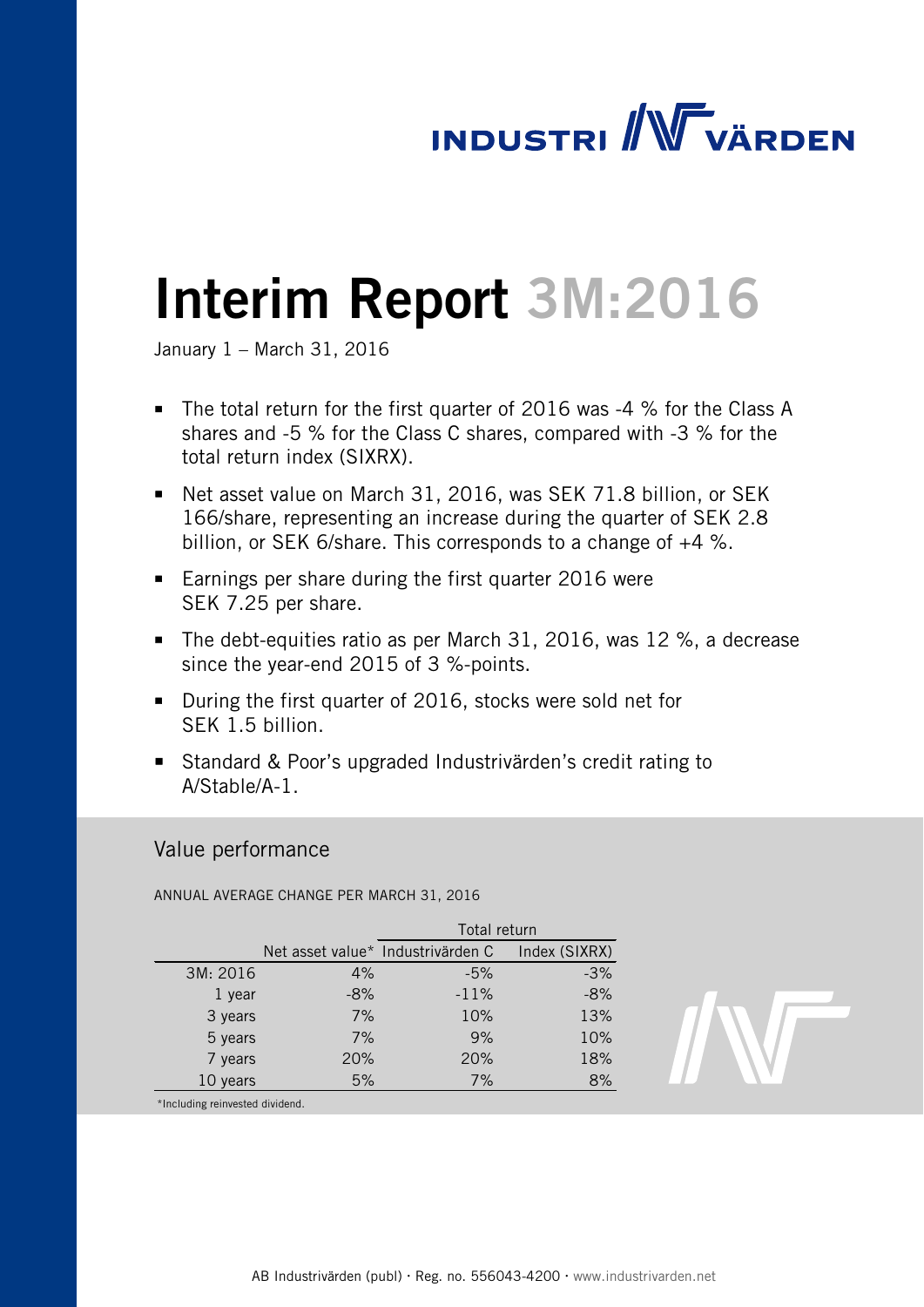#### Continued uncertainty in the business environment and stock market

During the first quarter of 2016 the stock market was volatile and in a downward trend. Although the uncertainty remains, negative interest rates and overall good levels of profitability and dividend yield point to a certain underlying support for the stock market. Global growth is forecast to be flat, around three per cent in 2016. From a regional perspective, several key European economies and the U.S. continue to show positive signs. This is important, as a significant share of the portfolio companies' sales are derived from these markets.

#### Intensive nomination work ahead of AGMs

The nominating committees of the portfolio companies have now presented their recommendations to the respective companies' Annual General Meetings. The proposed boards are considered to be well-suited for the respective companies and entail several new directors on the companies' boards. In my role as nominating committee member I feel that we have broaden our network with potential candidates to propose for election in the nominating processes.

#### Current status of portfolio companies

Industrivärden's portfolio companies are currently in various stages of development, with varying market conditions. While some of the companies are conducting extensive structural work and facing significant challenges, I believe that the portfolio companies have favorable value potential over time.

*Handelsbanken* is showing continued favorable earnings and profitability. Its operations in the UK and the Netherlands are growing organically, with major long-term profitability potential. Some uncertainty exists regarding changes in capital adequacy regulations.

*SCA* is carrying out several value-focused activities combined with a clear focus on efficiency. Sales and earnings have developed well. Strategic investments in emerging markets are creating further, favorable opportunities for the future.

*Sandvik* is encountering continued weak demand, which is putting greater demands than normal on productivity improvements in order to maintain competitiveness. The company's strong positions combined with the new management's focus on decentralization and efficiency improvement have set the stage for favorable performance in an improved market situation.

*Volvo* is struggling with a challenging market situation in several key markets. The company has carried out a large efficiency improvement program, and a number of organizational changes have recently been carried out in its operations, above all in the trucks segment. These actions and continuous work on improvement will generate a better outcome from Volvo's global positions over time.

*Ericsson's* earnings are improving, but its organic growth remains weak. The company though continues to grow its profitable services business as well as in selected growth areas. The company's technologically leading position with various strategic partnerships creates good future potential.

*Skanska* is showing favorable operational and financial performance. The company has a clear ambition to further develop its successful construction business and to continue growing the volume of its profitable project development business.

*ICA Gruppen* is performing well on the foundation of its strong market position. At the same time, competition is growing, which requires focus on the core business in order to defend its position.

*SSAB* is encountering tough market conditions in the form of weak demand and low prices as well as an already high level of debt. This is putting high demands on efficiency improvement and a strong focus on cash flow.

#### Value-creating stock transactions during the period

During the first quarter we carried out a number of stock transactions in our long-term shareholdings, aimed at lowering our level of debt and increasing our financial flexibility.

#### Industrivärden's performance in 2016

At the end of the quarter, net asset value was SEK 71.8 billion, or SEK 166 per share, corresponding to an increase of 4 %. During the same period, the total returns for the Class A and C shares were -4 % and -5 %, respectively, compared with -3 % for the total return index.

#### Stronger credit rating

In connection with the publication of the 2015 year-end report in early February 2016, the Board of Directors adopted new debt and dividend policies. These changes were made to strengthen our financial capacity and flexibility. As a result of this, Standard & Poor's upgraded Industrivärden's credit rating one notch to A/Stable/A-1.

#### Industrivärden's Annual General Meeting

Industrivärden's Annual General Meeting will be held on May 9 in the Vinterträdgården hall at the Grand Hotel in Stockholm. I look forward to meet with the shareholders and talking more in-depth about my views on Industrivärden's challenges and opportunities in the year ahead. I also intend to touch upon the strategic development steps that were decided on by the Board in February 2016.

*Helena Stjernholm*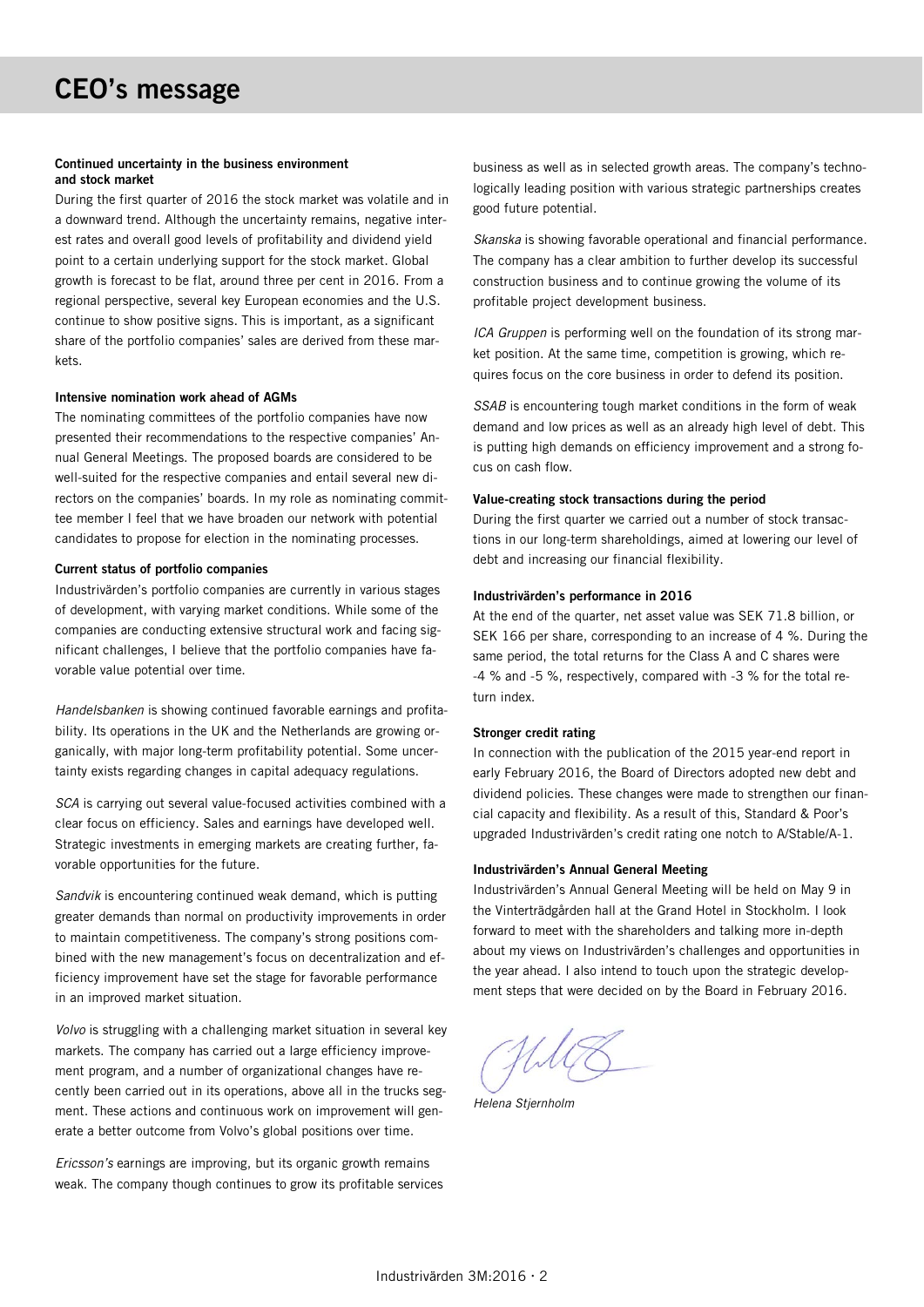# **Overview**

# Industrivärden in brief

Industrivärden conducts long-term asset management that creates value through active ownership. The long-term goal is to increase net asset value and thereby generate a return for Industrivärden's shareholders that exceeds the market's required rate of return. Taking into account the risk profile of the portfolio's investments, the shareholders are to be given a total return which over time is higher than the average for the Stockholm Stock Exchange.

In February 2016 Industrivärden's board adopted a new, refined strategy. The aim is to enhance the return on Industrivärden's stock over time. Important changes include a stronger corporate governance model, a broader investment universe, and greater capacity and flexibility to act over time.

### EQUITIES PORTFOLIO, MARCH 31, 2016



## COMPOSITION OF EQUITIES PORTFOLIO AND NET ASSET VALUE

|                                           | 3/31/2016     |                          |       |                |          |                 | 3M: 2016        |                     |
|-------------------------------------------|---------------|--------------------------|-------|----------------|----------|-----------------|-----------------|---------------------|
|                                           |               | Share of<br>ownership, % |       |                |          | Market value    | Total<br>return | TR for<br>the stock |
|                                           |               |                          |       | Share of       |          |                 |                 |                     |
| Portfolio companies                       | No. of shares | Capital                  | Votes | value, %       |          | SEK M SEK/share | <b>SEK M</b>    | $\%$                |
| Handelsbanken A                           | 192 023 948   | 10.1                     | 10.2  | 24             | 19836    | 46              | $-744$          | $-3$                |
| <b>SCA A</b>                              | 35 250 000    | 9.5                      | 29.5  | 21             | 8950     | 39              | 545             | 3                   |
| <b>SCAB</b>                               | 31 550 000    |                          |       |                | 8 0 0 4  |                 |                 |                     |
| Volvo A                                   | 142 154 571   | 6.7                      | 21.3  | 16             | 12709    | 30              | 1 2 1 6         | 10                  |
| Volvo B                                   | 1 500 000     |                          |       |                | 134      |                 |                 |                     |
| Sandvik                                   | 148 584 257   | 11.8                     | 11.8  | 15             | 12 4 8 1 | 29              | 1478            | 13                  |
| Ericsson A                                | 86 052 615    | 2.6                      | 15.2  | 8              | 6833     | 16              | 4               | $\mathbf 0$         |
| ICA Gruppen                               | 20 625 000    | 10.3                     | 10.3  | $\overline{7}$ | 5 5 4 0  | 13              | $-819$          | $-13$               |
| Skanska A                                 | 12 667 500    | 6.9                      | 23.9  | $\overline{7}$ | 2 3 4 7  | 12              | 609             | 12                  |
| Skanska B                                 | 16 343 995    |                          |       |                | 3 0 2 9  |                 |                 |                     |
| <b>SSAB A</b>                             | 63 105 972    | 11.6                     | 19.2  | 2              | 1846     | 4               | 431             | 29                  |
| <b>SSAB B</b>                             | 754 985       |                          |       |                | 18       |                 |                 |                     |
| Other                                     |               |                          |       | $\mathbf 0$    | 203      | $\mathbf 0$     | 16              |                     |
| <b>Equities portfolio</b>                 |               |                          |       | 100            | 81 930   | 190             | 2737            | 3                   |
| Interest-bearing net debt                 |               |                          |       |                | $-10122$ | $-23$           | Index:          | $-3$                |
| of which, convertible bond                |               |                          |       |                | $-4973$  | $-12$           |                 |                     |
| Net asset value                           |               |                          |       |                | 71808    | 166             |                 |                     |
| Debt-equities ratio                       |               |                          |       |                |          | 12%             |                 |                     |
| Net asset value after full conversion     |               |                          |       |                |          | 166             |                 |                     |
| Debt-equities ratio after full conversion |               |                          |       |                |          | 6%              |                 |                     |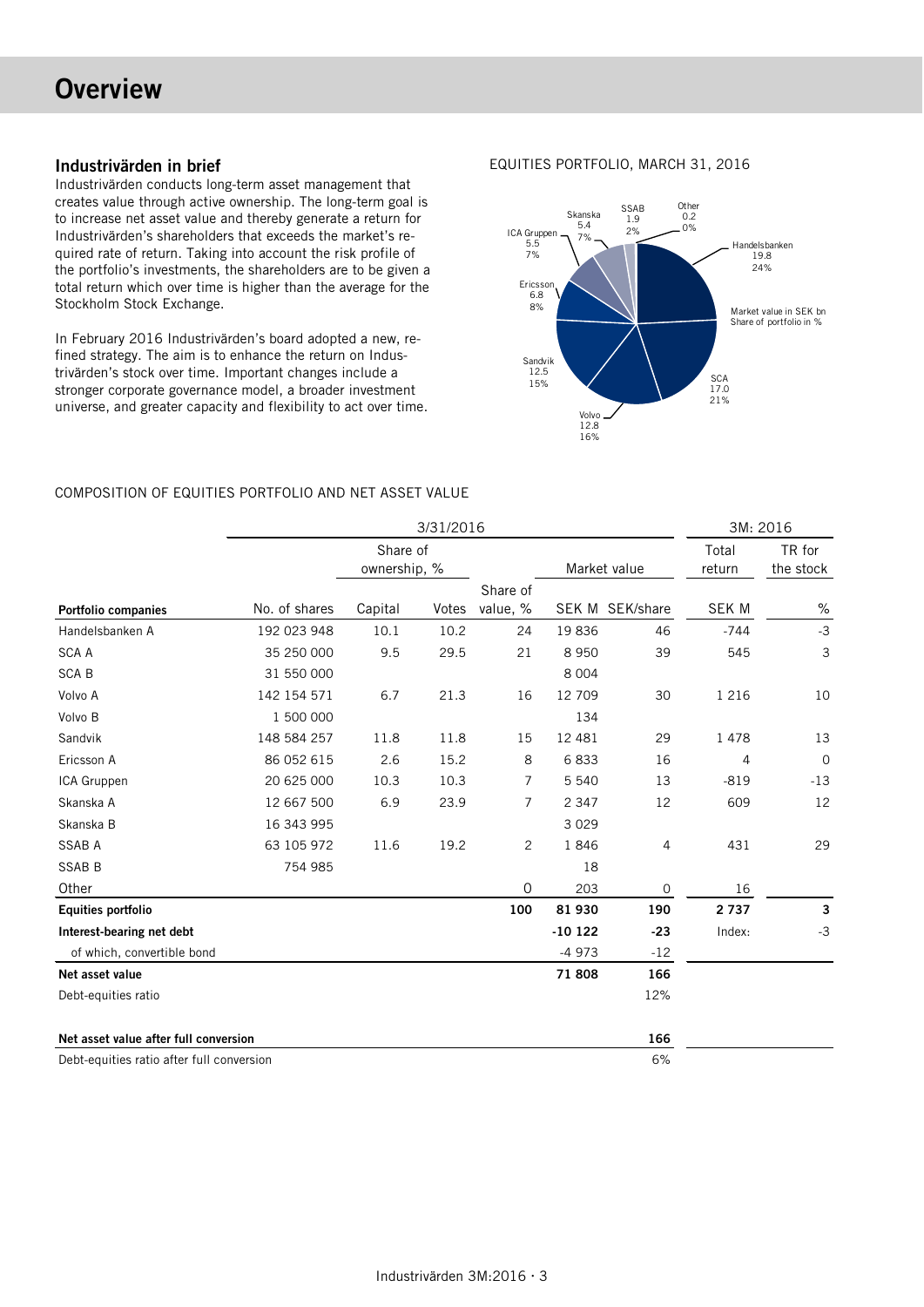#### Net asset value

Net asset value on March 31, 2016, was SEK 71.8 billion, or SEK 166 per share, an increase of SEK 2.8 billion, or SEK 6 per share, equivalent to 4%, during the quarter compared with -3 % for the Stockholm Stock Exchange's total return index (SIXRX).

During the last ten-year period, net asset value grew by 1 % per year and by 5 % per year including reinvested dividend. The SIXRX total return index increased by 8 % during the same period.

## DEVELOPMENT OF NET ASSET VALUE 3M:2016

|                           | 3/31/2016 |     | 12/31/2015   |                            |  |
|---------------------------|-----------|-----|--------------|----------------------------|--|
|                           | SFK bn    |     |              | SEK/share SEK bn SEK/share |  |
| Equities portfolio        | 81.9      | 190 | 81.8         | 189                        |  |
| Interest-bearing net debt | $-10.1$   |     | $-23 - 12.6$ | $-29$                      |  |
| Adjustment exchangeable   |           |     | $-0.1$       | Ω                          |  |
| Net asset value           | 71 R      | 166 | 69 1         |                            |  |

#### DEVELOPMENT OF NET ASSET VALUE, 10 YEARS



# Equities Portfolio

During the first quarter of 2016 the value of the equities portfolio, adjusted for purchases and sales, increased by SEK 1.6 billion, or SEK 4 per share to SEK 81.9 billion, or SEK 190 per share. The shareholdings in Sandvik and Volvo made significant positive contributions to the equities portfolio's value performance, while the shareholdings in ICA Gruppen and Handelsbanken had the most negative contribution impact.

During the last three-year period the shareholdings in ICA Gruppen, Skanska and SCA have had higher total returns than the total return index (SIXRX), while the shareholdings in SSAB, Sandvik, Volvo and Ericsson have had lower total returns than the total return index. The shareholding in Handelsbanken generated total return on par with the total return index.

# Cash flow

#### *Investment activities*

During the first quarter of 2016, stocks were sold for SEK 1.6 billion and purchased for SEK 0.1 billion. The largest stock sale were in SCA, for SEK 1.0 billion.

#### *Proposed dividend*

The Board of Directors has proposed a dividend of SEK 5.00 per share (6.25), to be approved by the Annual General Meeting on May 9, 2016. The total dividend payout as proposed would amount to SEK 2 162 M (2 702).

#### *Management cost*

The management cost during the first quarter amounted to SEK 31 M (61), which on a yearly basis corresponded to 0.15 % of the equities portfolio's value on March 31, 2016.

#### CONTRIBUTION ANALYSIS OF SHAREHOLDINGS 3M:2016



#### PERFORMANCE OF SHAREHOLDINGS, 3 YEARS

|                            | Annual average  |
|----------------------------|-----------------|
| 3/31/2016                  | total return, % |
| Handelsbanken              | 9               |
| <b>SCA</b>                 | 18              |
| Volvo                      |                 |
| Sandvik                    | $-2$            |
| Ericsson                   | 4               |
| ICA Gruppen                | 22              |
| Skanska                    | 21              |
| <b>SSAB</b>                | $-16$           |
| Total return index (SIXRX) | 13              |

#### MAJOR INVESTMENT ACTIVITY 3M:2016

| <b>Stock</b>       |           | No. shares Amount (SEK bn) |
|--------------------|-----------|----------------------------|
| Purchases of stock |           |                            |
| SSAB A             | 5 000 000 | $-0.1$                     |
| Sales of stock     |           |                            |
| SCA B              | 4 000 000 | 1.0                        |
| SHB A              | 1961089   | 0.2                        |
| Skanska B          | 1 000 000 | 0.2                        |
| ICA Gruppen        | 500 000   | 0.1                        |
| Other              |           | 0.1                        |
| Total              |           | 1.5                        |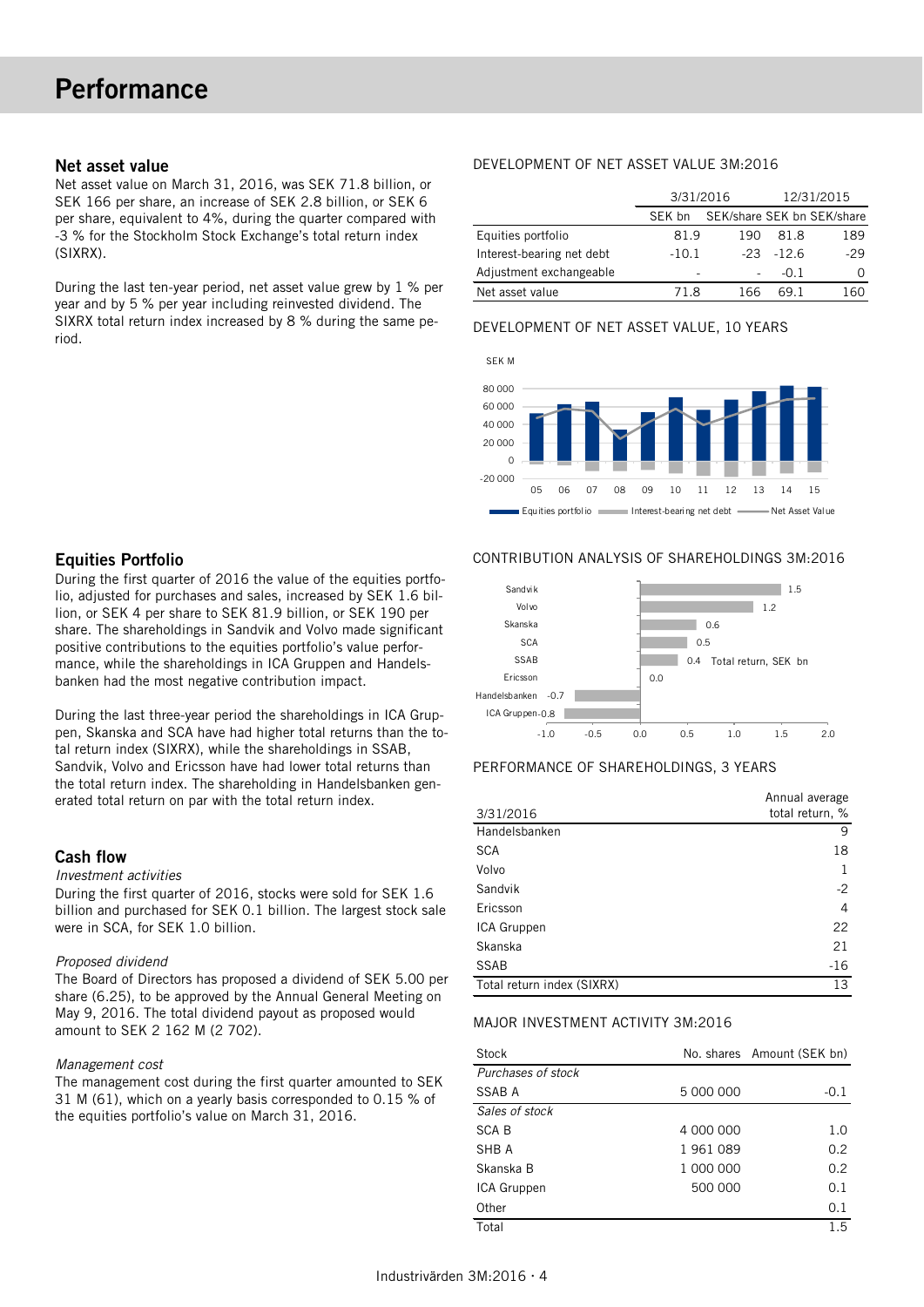#### Net debt

Interest-bearing net debt amounted to SEK 10.1 billion on March 31, 2016. The debt-equities ratio was 12 %, and the equity ratio was 84 % (82). The debt-equities ratio is calculated as interest-bearing net debt in relation to the market value of the equities portfolio.

Upon full conversion of the outstanding convertible bond, totaling SEK 5.0 billion, interest-bearing net debt amounts to SEK 5.1 billion, with a debt-equities ratio of 6 %.

On March 31, 2016, interest-bearing liabilities had an average capital duration of slightly more than 2 years and carried an average interest rate of approximately 1.8 %.

No part of Industrivärden's borrowings is conditional on any covenants. On February 11, 2016, Standard & Poor's upgraded Industrivärden's credit rating to A/Stable/A-1.

#### FINANCING, MARCH 31, 2016

|                   | Framework,<br><b>SEK M</b> | Utilized<br>amount.<br><b>SEK M</b> | Maturity |
|-------------------|----------------------------|-------------------------------------|----------|
| Convertible bond  |                            | 4973                                | 2017     |
| Exchangeable bond |                            | 4 1 9 0                             | 2019     |
| Bank loans        |                            | 2 0 0 0                             | 2017     |
| MTN-program       | 8 0 0 0                    | 500                                 | 2018     |
| Commercial paper  | 2 0 0 0                    | 600                                 | 2016     |

#### CONVERTIBLE AND EXCHANGEABLE BONDS MARCH 31, 2016

|                  | Convertible bond  | Exchangeable bond |
|------------------|-------------------|-------------------|
| Nominal amount   | <b>EUR 550 M</b>  | SEK 4,4 bn        |
| Term             | 2011-2017         | 2014-2019         |
| Underlying       | Industrivärden    | ICA Gruppen       |
| Coupon           | 1.875%            | $0.0\%$           |
| Conversion price | SEK 163.74/share* | SEK 298.52/share  |

\*Conversion price of SEK 157.57/share (EUR 17.74/share), but current FX-level of SEK 9.23/EUR 1 gives the above stated actual conversion price. For further information on the convertible bond, see Note 15 in the 2015 Annual Report.

#### Industrivärden share data

The market prices for Industrivärden's Class A and C shares were SEK 152.00 and SEK 138.40 on March 31, 2016. At year-end 2015 the corresponding market prices were SEK 158.90 and SEK 145.10.

The total return for Industrivärden's Class A and C shares during the first quarter of 2016 were -4 % and -5 %, respectively, compared with -3 % for the total return index. The total returns for Industrivärden's shares over longer periods of time are shown in the table on page 1.

At the 2011 Annual General Meeting, a share conversion clause was added to the Articles of Association. Shareholders have the right at any time to request conversion of Class A shares to Class C shares. No shares were converted during the first quarter of 2016.

#### SHARE STRUCTURE, MARCH 31, 2016

|                                               | No. of                  |                                 |       |          |
|-----------------------------------------------|-------------------------|---------------------------------|-------|----------|
| Share class                                   |                         | shares* No. of votes Capital, % |       | Votes, % |
| A (1 vote)                                    | 268 185 430 268 185 430 |                                 | 62.0  | 94.2     |
| $C(1/10 \text{ vote})$ 164 155 841 16 415 584 |                         |                                 | 38.0  | 5.8      |
| Total                                         |                         | 432 341 271 284 601 014         | 100.0 | 100.0    |

\*Upon full conversion of the outstanding convertible bond a maximum of 31.0 million Class C shares would be added.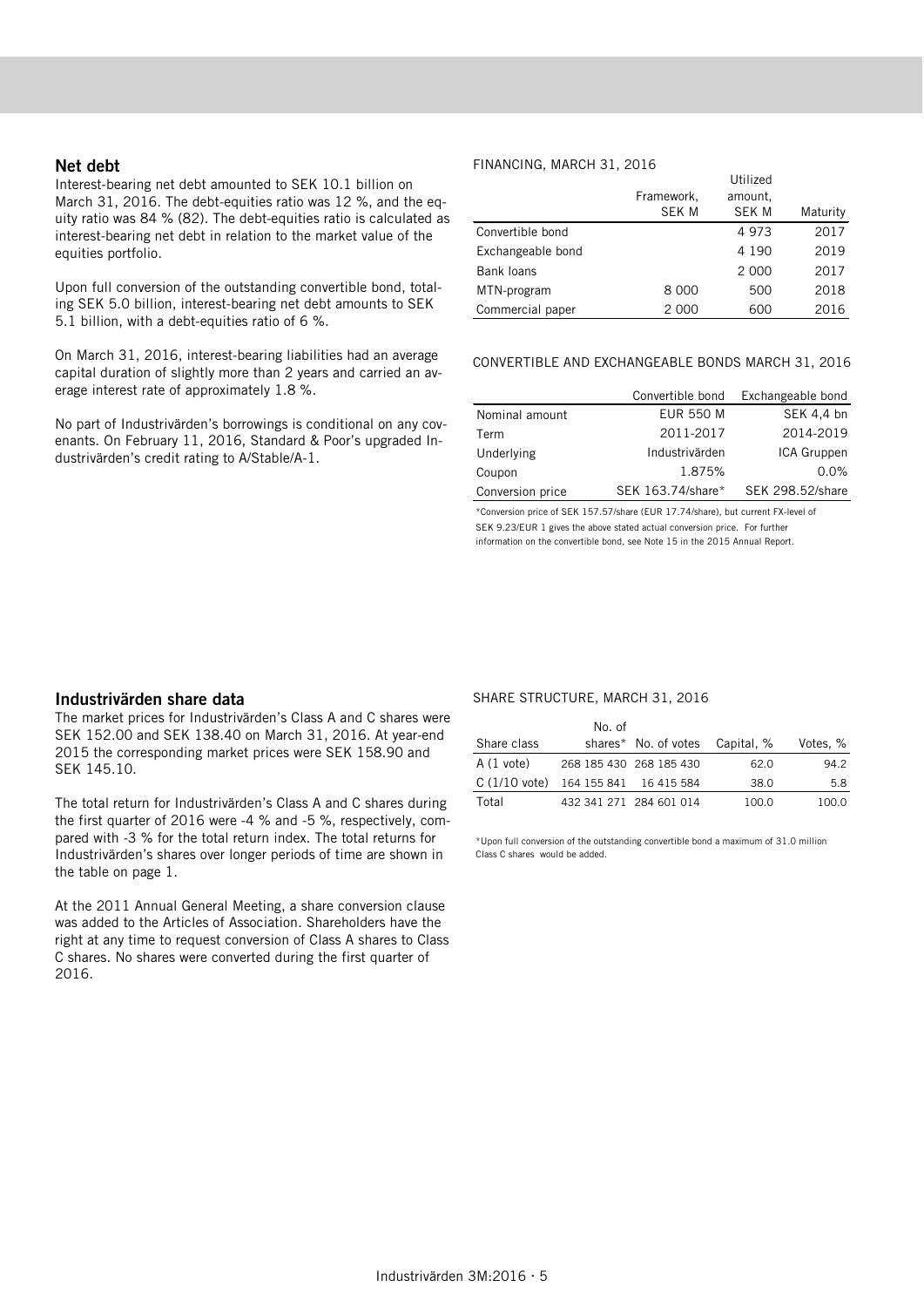# Risks and uncertainties

The dominant risk in Industrivärden's business is share price risk, i.e., the risk of a decrease in value caused by changes in share prices. A 1% change in the share price of the holdings in the equities portfolio as per March 31, 2016, would have affected its market value by approximately +/– SEK 800 M.

# Related party transactions

During the quarter, no material related party transactions took place.

# **Disputes**

During the first quarter of 2016, Refaat el-Sayed directed demands on Industrivärden, demanding payment of SEK 1 645 M, including interest of approximately SEK 1 224 M, pertaining to agreements made between Industrivärden and Refaat el-Sayed in connection with the so-called Fermenta affair in 1986. Following a review by legal experts, the claims are considered to be incorrect and also expired due to the statute of limitations. The dispute will be resolved through arbitration.

# Annual General Meeting 2016

The 2016 Annual General Meeting will be held on Wednesday, May 9 at 2 p.m. at the Grand Hotel, Vinterträdgården hall, in Stockholm. Notification to attend can be made by post, by electronic application on Industrivärden's website, or by phone, at +46-8-402 92 86.

# Proposed dividend 2016

The Board of Directors has proposed that the AGM vote in favor of a dividend of SEK 5.00 per share. Dividends will be paid out to shareholders who are listed in the shareholder register on the record date. The Board has proposed May 11, 2016, as the record date. Provided that the AGM approves the Board's proposal, this entails that Industrivärden shares purchased not later than the day of the AGM, May 9, 2016, will carry entitlement to the dividend (provided that the purchase was recorded in the shareholder register on May 11, 2016). Payment of the dividend is expected to be made via Euroclear Sweden on May 16, 2016.

# Annual Report 2015

Industrivärden's 2015 Annual Report was published on February 25, 2016, and is available on the Company's website and can be ordered from the Company.

# Recommendation for election of board members at the Annual General Meeting

The Nominating Committee recommends re-election of board members Pär Boman, Christian Caspar, Bengt Kjell, Nina Linander, Fredrik Lundberg, Annika Lundius and Lars Pettersson. Industrivärden's CEO, Helena Stjernholm, has been proposed as a new board member. In addition, Fredrik Lundberg has been nominated for re-election as Chairman of the Board. Information about the nominated board members is provided on Industrivärden's website.

# Financial calendar

Annual General Meeting: May 9, 2016 Interim report January–June: July 6, 2016 Interim report January–September: October 6, 2016

#### Contact persons

Anders Gustavsson, Investor Relations tel. +46-8-666 64 41, agn@industrivarden.se Sverker Sivall, Head of Corporate Communication Martin Hamner, CFO Helena Stjernholm, CEO

# Contact information

AB Industrivärden (publ) Box 5403, SE-114 84 Stockholm, Sweden Registered office: Stockholm Reg. no.: 556043-4200 Switchboard: +46-8-666 64 00 E-mail: info@industrivarden.se Website: www.industrivarden.net

## Ticker codes

INDUC:SS, Bloomberg INDUc.ST, Reuters INDU C, NASDAQ OMX

#### Publication

The information provided in this interim report is such that AB Industrivärden (publ) is obligated to publish pursuant to the Securities Market Act. Submitted for publication at 10:00 a.m. on April 5, 2016.

Stockholm, April 5 2016

Helena Stjernholm, CEO

*This interim report has not been reviewed by the Company's auditors.*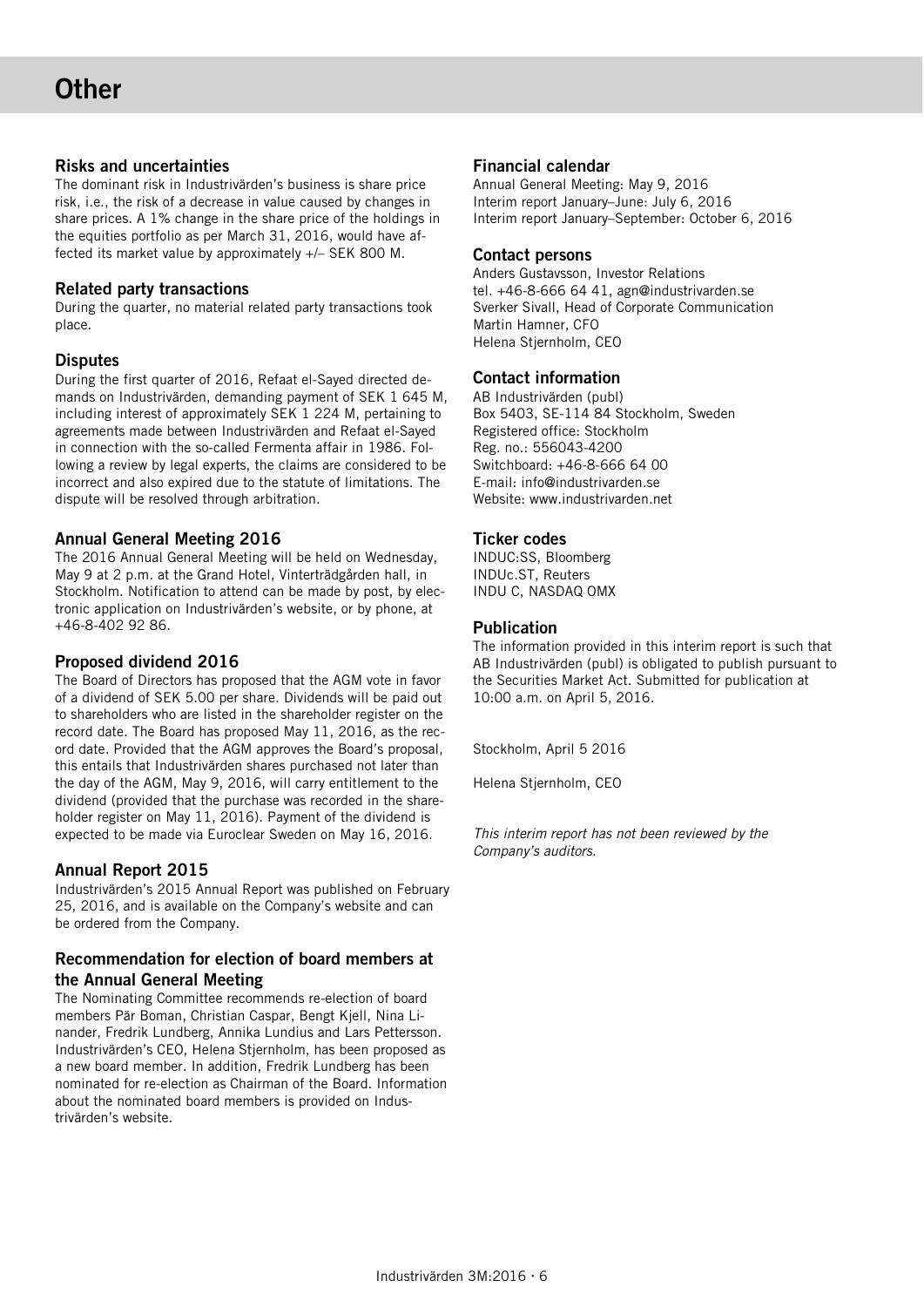# Financial statements

GROUP

|                                               | 2016      | 2015      | 2015      |
|-----------------------------------------------|-----------|-----------|-----------|
| <b>SEK M</b>                                  | Jan.-Mar. | Jan.-Mar. | Jan.-Dec. |
| <b>INCOME STATEMENT</b>                       |           |           |           |
| Dividend income from stocks                   | 1 1 5 2   | 1 1 6 5   | 3 1 8 4   |
| Change in value of stocks, etc.               | 2 0 6 4   | 10 665    | 406       |
| Management cost                               | $-31$     | $-61$     | $-229$    |
| <b>Operating income</b>                       | 3 1 8 5   | 11769     | 3 3 6 1   |
| Financial items                               | $-51$     | $-71$     | $-257$    |
| Income after financial items                  | 3 1 3 4   | 11 698    | 3 1 0 4   |
| Tax                                           |           |           |           |
| Net income for the period                     | 3 1 3 4   | 11 698    | 3 1 0 4   |
| Earnings per share, SEK                       | 7.25      | 27.06     | 7.18      |
| Earnings per share after dilution, SEK        | 6.41      | 26.13     | 7.18      |
| STATEMENT OF COMPREHENSIVE INCOME             |           |           |           |
| Comprehensive income for the period           | 3 1 3 4   | 11 699    | 3 1 4 6   |
|                                               |           |           |           |
| BALANCE SHEET as per end of period            | 81 930    | 93 744    | 81 835    |
| Equities<br>Non-current receivables, etc.     | 485       | 649       | 466       |
| Total non-current assets                      | 82 415    | 94 393    | 82 301    |
| Cash and cash equivalents                     | 1 1 1 5   | 270       | 5         |
| Other current assets                          | 689       | 1 3 6 6   | 231       |
| Total current assets                          | 1 804     | 1636      | 236       |
| <b>Total assets</b>                           | 84 219    | 96 029    | 82 537    |
|                                               |           |           |           |
| Shareholders' equity                          | 70 984    | 79 105    | 67850     |
| Non-current interest-bearing liabilities      | 6797      | 11 100    | 11 163    |
| Non-current non interest-bearing liabilities* | 515       | 1 2 0 8   | 1 1 2 2   |
| Total non-current liabilities                 | 7 3 1 2   | 12 308    | 12 2 8 5  |
| Current interest-bearing liabilities*         | 5 5 7 5   | 4 2 9 8   | 2 1 4 9   |
| Other liabilities                             | 348       | 318       | 253       |
| Total current liabilities                     | 5923      | 4616      | 2 4 0 2   |
| Total shareholders' equity and liabilities    | 84 219    | 96 029    | 82 537    |
| <b>CASH FLOW</b>                              |           |           |           |
| Cash flow from operating activities           | 1 1 0 5   | 1 0 9 6   | 2775      |
| Cash flow from investing activities           | 1 540     | 322       | 1894      |
| Cash flow from financing activities**         | $-1535$   | $-1148$   | $-4664$   |
| Cash flow for the period                      | 1 1 1 0   | 270       | 5         |
| Cash and cash equivalents at end of period    | 1 1 1 5   | 270       | 5         |

\* Of which, the option components of the convertible bond and exhangeable bond, totaling SEK 518 M (1 081), which at the times of issue amounted to a combined total of SEK 934 M. \*\* Of which, dividends of SEK 2 702 M paid to shareholders in 2015.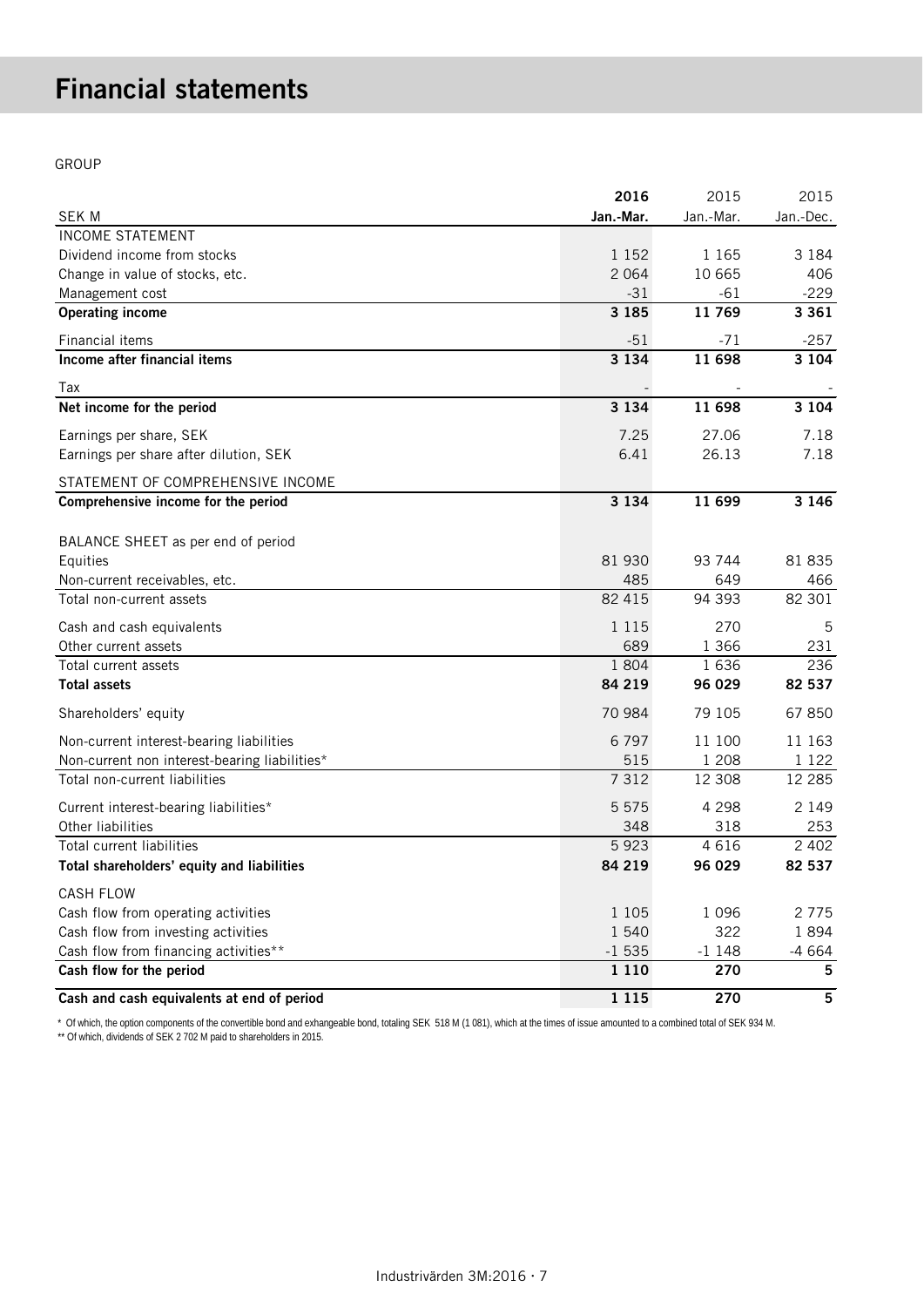|                                                   | 2016      | 2015      | 2015      |
|---------------------------------------------------|-----------|-----------|-----------|
| <b>SEK M</b>                                      | Jan.-Mar. | Jan.-Mar. | Jan.-Dec. |
| CHANGES IN SHAREHOLDERS' EQUITY                   |           |           |           |
| Opening shareholders' equity as per balance sheet | 67850     | 67 406    | 67 406    |
| Comprehensive income for the period               | 3 1 3 4   | 11699     | 3 146     |
| Dividend                                          | O         | 0         | $-2702$   |
| Closing shareholders' equity as per balance sheet | 70 984    | 79 105    | 67850     |
| INTEREST-BEARING NET DEBT at end of period        |           |           |           |
| Cash and cash equivalents                         | 1 1 1 5   | 270       | 5         |
| Interest-bearing assets                           | 1 1 3 5   | 1971      | 659       |
| Non-current interest-bearing liabilities*         | 6 7 9 7   | 11 100    | 11 163    |
| Current interest-bearing liabilities*             | 5 5 7 5   | 4 2 9 8   | 2 1 4 9   |
| Interest-bearing net debt                         | 10 122    | 13 157    | 12 648    |

\* Of which, convertible bond of SEK 4 973 M (4 881).

## PARENT COMPANY

|                                            | 2016      | 2015      | 2015      |
|--------------------------------------------|-----------|-----------|-----------|
| SEK M                                      | Jan.-Mar. | Jan.-Mar. | Jan.-Dec. |
| <b>INCOME STATEMENT</b>                    |           |           |           |
| Operating income                           | 3 2 4 3   | 8469      | -143      |
| Income after financial items               | 3 2 1 8   | 8 4 3 0   | $-261$    |
| Income for the period                      | 3 2 1 8   | 8430      | $-261$    |
| Comprehensive income for the period        | 3 2 1 8   | 8431      | $-219$    |
| BALANCE SHEET as per end of period         |           |           |           |
| Non-current assets                         | 46 278    | 53889     | 43 603    |
| Current assets                             | 2 3 8 3   | 5 5 0 8   | 3 0 3 9   |
| <b>Total assets</b>                        | 48 661    | 59 397    | 46 642    |
| Shareholders' equity                       | 37 461    | 45 595    | 34 243    |
| Non-current liabilities                    | 5 3 1 2   | 10 308    | 10 285    |
| Current liabilities                        | 5888      | 3494      | 2 1 1 4   |
| Total shareholders' equity and liabilities | 48 661    | 59 397    | 46 642    |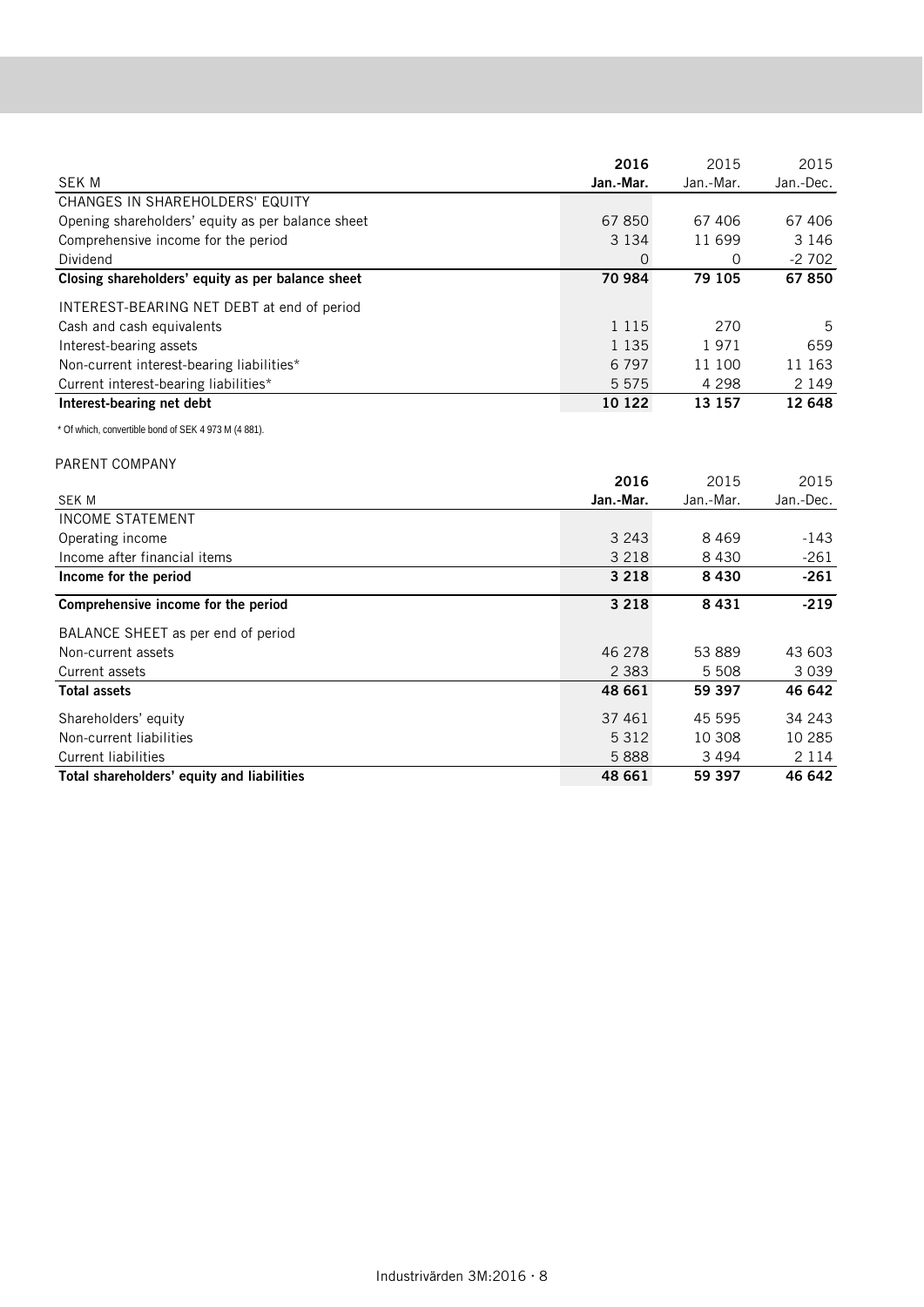# Accounting policies

## Accounting policies

This interim report has been prepared in accordance with IAS 34 Interim Financial Reporting. The consolidated financial statements have been prepared in accordance with International Financial Reporting Standards (IFRS) as endorsed by the EU, and the Swedish Annual Accounts Act. The Parent Company's financial statements have been prepared in accordance with RFR 2 – Accounting for Legal Entities, and the Swedish Annual Accounts Act. New or amended IFRSs and IFRIC interpretations have not had any effect on the Group's or Parent Company's earnings for financial position.

## Fair value measurement of financial instruments

In accordance with IFRS 13, financial instruments are measured at fair value according to a three level hierarchy. Classification is based on input data that is used in measuring the instruments. Instruments in Level 1 are valued according to quoted prices for identical instruments in an active market. Instruments in Level 2 are valued in a valuation model which uses input data that are directly or indirectly observable in the market. Instruments in Level 3 are valued using a valuation technique based on input data that are not observable in a market.

Responsibility for fair value measurement, which is based on documentation produced by the company's risk manager, rests with management. ISDA master agreements exist with the pertinent counterparties.

| 3/31/2016                | Level 1 | Level 2 | Level 3 | Total |
|--------------------------|---------|---------|---------|-------|
| <b>Assets</b>            |         |         |         |       |
| Equities                 | 81 750  |         | 180     | 81930 |
| Derivatives              | 4       | 10      |         | 14    |
| <b>Total assets</b>      | 81 754  | 10      | 180     | 81944 |
|                          |         |         |         |       |
|                          |         |         |         |       |
|                          | Level 1 | Level 2 | Level 3 | Total |
| <b>Liabilities</b>       |         |         |         |       |
| Non-current liabilities  |         |         |         |       |
| Option component of      |         |         |         |       |
| exchangeable bond        |         | 401     |         | 401   |
| Derivatives              |         | 110     |         | 110   |
| Current liabilities      |         |         |         |       |
| Option component of      |         |         |         |       |
| convertible bond         |         | 117     |         | 117   |
| Derivatives              | 50      | 2       |         | 52    |
| <b>Total liabilities</b> | 50      | 630     |         | 680   |

No changes have been made between levels compared with the preceding year.